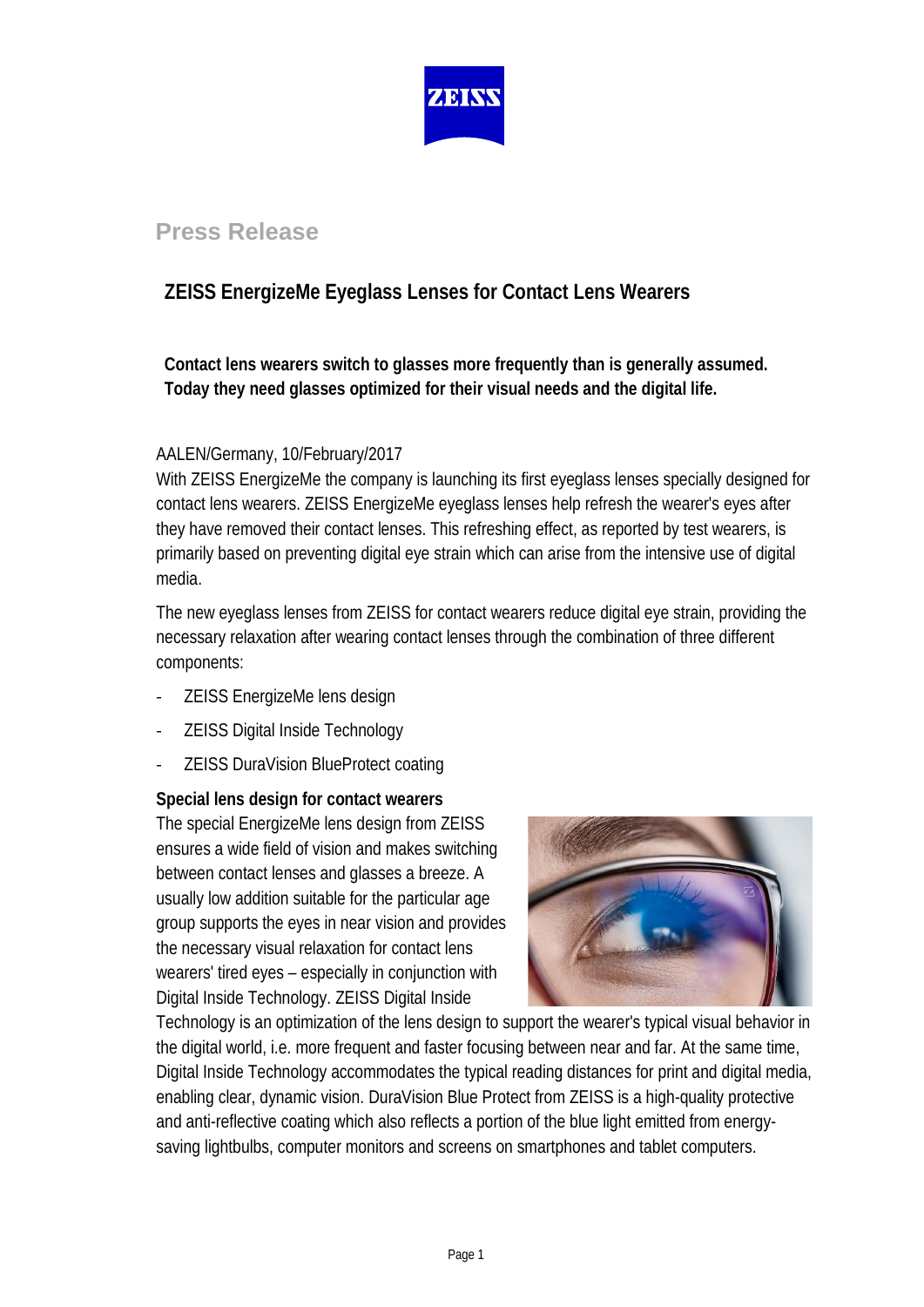

#### **Less digital eye strain thanks to ZEISS EnergizeMe**

During the preparations for the rollout an external wearer trial<sup>1)</sup> with 130 contact lens wearers showed that nine out of ten participants perceived a reduction in digital eye strain with ZEISS EnergizeMe. Almost two-thirds of the test persons preferred ZEISS EnergizeMe to other lenses. In this context it is important to know that contact wearers switch to glasses more frequently than is generally assumed, as an international survey of more than 2400 contact lens wearers conducted by ZEISS at the end of 20152) shows. On average, the approximately 600 consumers surveyed in the US, China and Germany wear their glasses for five and a half to over six and a half hours per day – in Italy, the average is almost eight and a half hours. Those surveyed switch to glasses most frequently when using digital media and, in particular but not exclusively, in the evening: this is when more than 70 percent of contact wearers in the US and Germany opt for glasses. The number in Italy and China was 56 and 50 percent. Here contact wearers also choose to wear glasses with increasing frequency during the day and on other occasions.

## **'Generation &' enjoys switching between contact lenses and glasses frequently** The survey helped ZEISS to identify what the company calls the 'Generation &' – these are consumers who decide to wear glasses and contact lenses and value these two visual aids equally. 65 percent of those surveyed can be assigned to this group. Members of the



'Generation &' are happy to switch between glasses and contact lenses and consider eye health to be of great importance. Up until now there has not been a product on the market tailored to this target group. This created a gap which ZEISS EnergizeMe is going to fill.

### Versions and target groups

ZEISS EnergizeMe eyeglass lenses are available in three versions in order to optimally accommodate the diverse needs of different age groups.

- EnergizeMe Single Vision (for wearers in their 20s or early 30s; addition: +0.4 D)
- **EnergizeMe Digital** 
	- (for wearers in their 30s or early 40s; addition: +0.65 D)
- **EnergizeMe Progressive** (for wearers 40 and up; addition:  $+0.75$  to  $+4.00$  D)

EnergizeMe, Digital Inside Technology, DuraVision and BlueProtect are registered trademarks or pending trademarks of Carl Zeiss Vision GmbH.

1) ZEISS external wearer trial with 130 contact lens wearers and 14 independent eye care professionals in Spain, 2016. Consumer acceptance test.